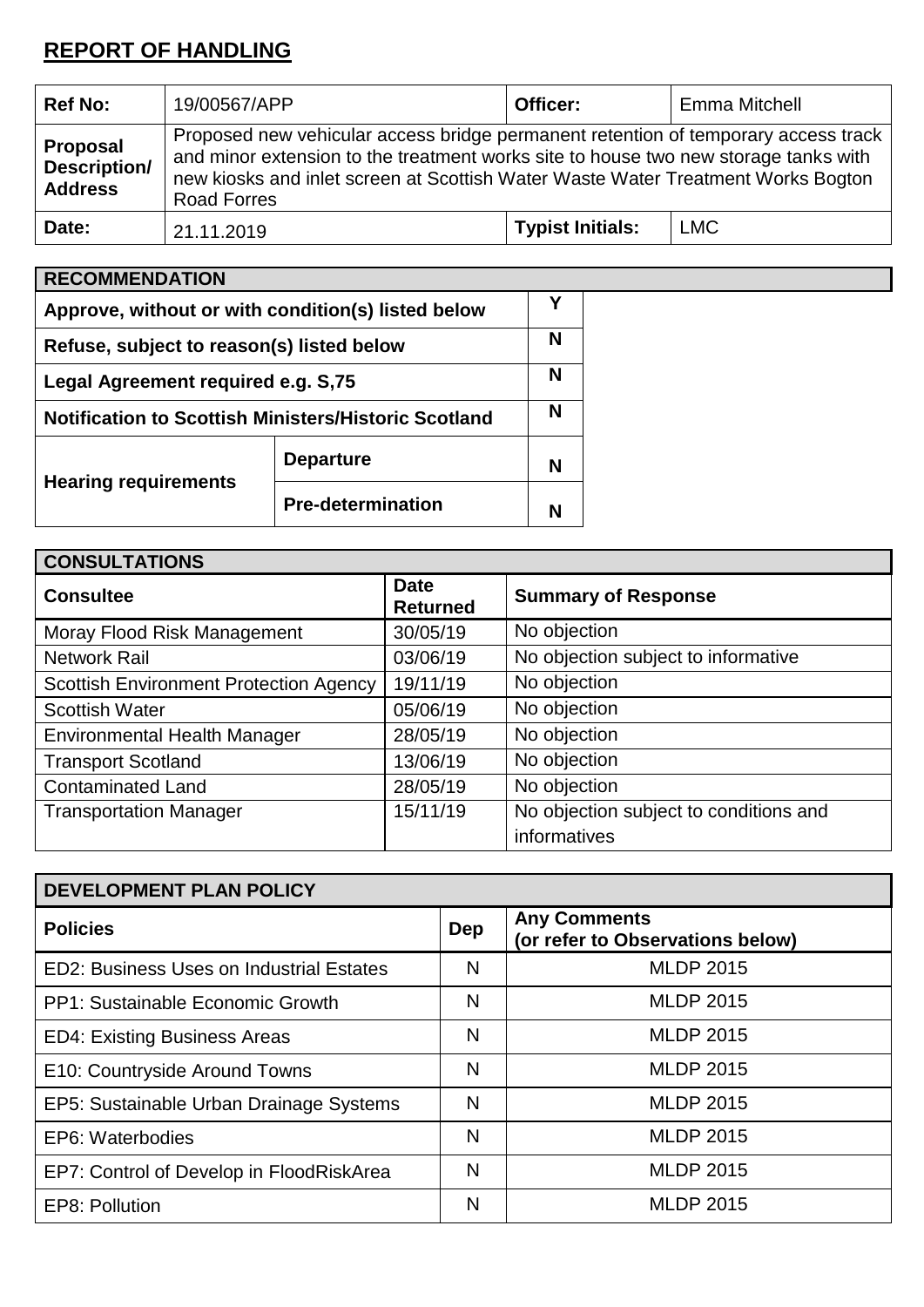| EP9: Contaminated Land                   | N | <b>MLDP 2015</b>   |
|------------------------------------------|---|--------------------|
| T2: Provision of Access                  | N | <b>MLDP 2015</b>   |
| <b>T5: Parking Standards</b>             | N | <b>MLDP 2015</b>   |
| <b>IMP1: Developer Requirements</b>      | N | <b>MLDP 2015</b>   |
| 2020 Proposed Local Development Plan     |   |                    |
| PP1 Placemaking                          | N | PROPOSED MLDP 2020 |
| <b>DP1 Development Principles</b>        | N | PROPOSED MLDP 2020 |
| <b>DP5 Business &amp; Industry</b>       | N | PROPOSED MLDP 2020 |
| <b>EP4 Countryside Around Towns</b>      | N | PROPOSED MLDP 2020 |
| EP12 Management and Enhancement of the   | N | PROPOSED MLDP 2020 |
| EP14 Pollution, Contamination & Hazards. | N | PROPOSED MLDP 2020 |

### **REPRESENTATIONS**

Representations Received **YES** 

Total number of representations received: ONE

Names/Addresses of parties submitting representations

Name and address details of parties submitting representations withheld in accordance with the General Data Protection Regulations.

Summary and Assessment of main issues raised by representations

**Issue:**

Neighbouring land owners have been in negotiations with Scottish Water over access to the Glebe following completions of the proposed works. Currently access to the Glebe is across a level crossing, following the completion of the track, Scottish Water would require the neighbouring land owners to carry on using the level crossing as their unimpeded legal access.

It is considered that it would be sensible and safer for Scottish Water to give the Trustees full access over the new track and bridge (which is on land out of our ownership) rather than carry on using the level crossing.

Unable to ascertain from the plans whether the retention of the level crossing is clear in the proposals however in the absence of Scottish water's willingness to give the neighbouring land owners full access over the new bridge, the access to the level crossing will have to remain in situ.

#### **Comments (PO):**

This is not a planning matter and is in fact a private legal matter.

The issue of whether the level crossing is to be retained is separate to this planning application. The level crossing is not in the applicant's ownership.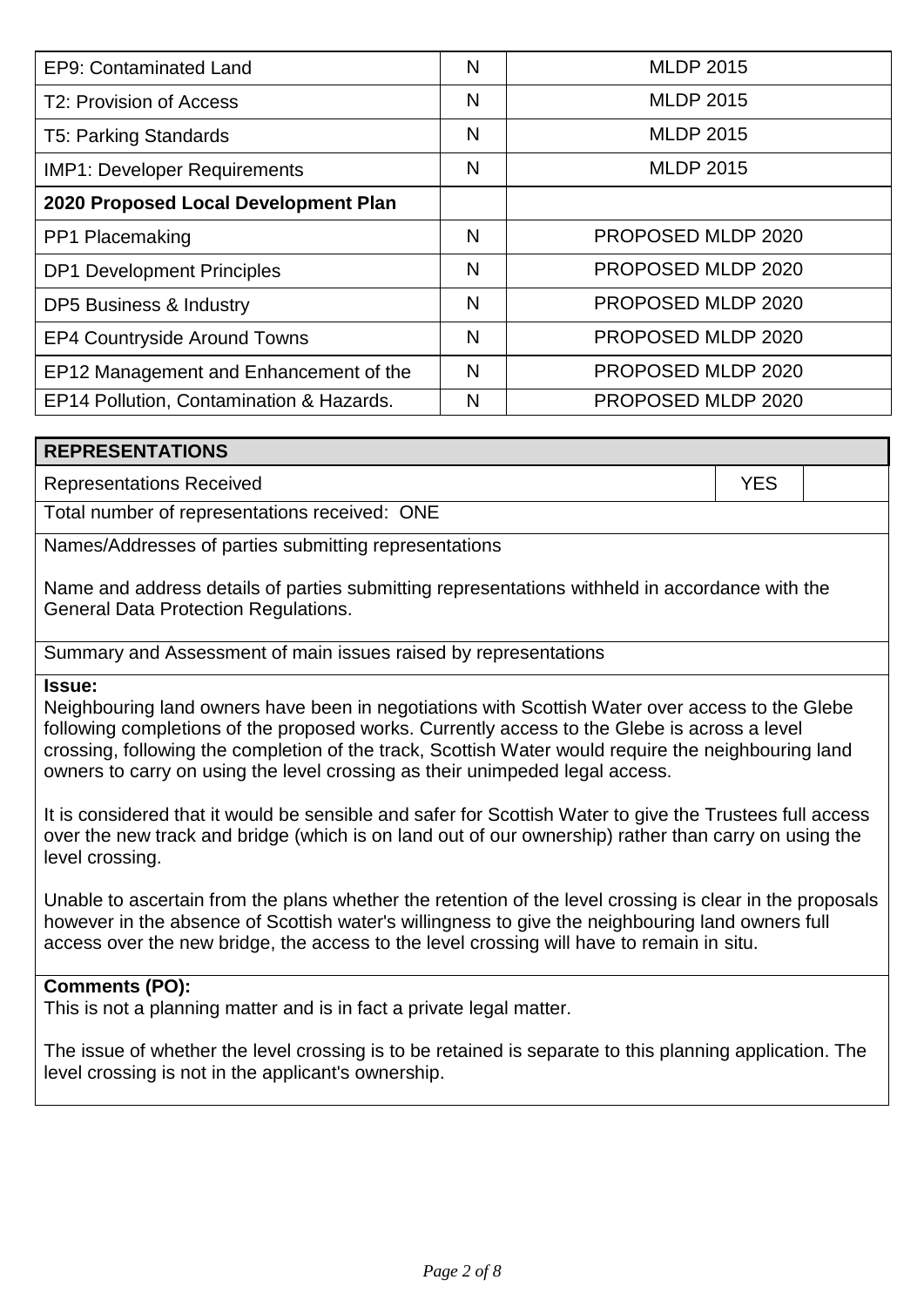# **Proposal**

- Planning permission is sought for a new vehicular access bridge, permanent retention of a temporary access track and an extension to the treatment works site to house two new storage tanks and two new kiosks and an inlet screen at Scottish Water Waste Water Treatment Works at Bogton Road, Forres.
- The proposed new vehicular access bridge is located to the west of the site and will tie into the new network rail bridge on Mosset Road.
- The access track that is to be retained (installed by Network Rail) runs adjacent the north of the existing rail line and A96 from the proposed new vehicular access bridge to the Waste Water Treatment works.
- A small extension to the south west corner of the Waste Water Treatment works consists of two new sludge tanks.
- The two new sludge tanks are 8.620 metres in height and 6 metres wide. The tanks are made from glass fused steel. The stair runs between the tanks giving access to a platform that runs along both tanks. A new security fence is located around the new tanks.
- The two new kiosks and inlet screen are located within the existing Waste Water Treatment **Works**
- The two kiosks are 3.150 metres in height with foot prints of 13.5 sqm. The kiosks are green in colour.

# **Background**

- Forres Waste Water Treatment Works (WwTW) currently treats wastewater from Forres, Lossiemouth and Findhorn. The treatment plant is running at capacity. Investment is required to improve and maintain the treatment processes at the site.
- WwTW and the access track are located to the north of Forres adjacent to the rail line immediately out with the settlement boundary and within the Countryside Around Town area of Forres.
- Access to the site is currently via a temporary haul road from the east which was installed by Network Rail. The railway crossing is shared with Christie Elite (neighbouring tenant). This temporary access arrangement for Scottish Water was approved by Moray Council as Planning Authority under planning permission 17/01240/APP on 05th October 2017. Whilst the planning permission does not explicitly limit the period of use, the arrangement is agreed for a 5 year term only. So as not to add additional burden to Network Rail in undertaking their improvements, or introduce potential conflict with the neighbouring land uses, a dedicated permanent access for Scottish Water to manage the Forres WwTW is required.
- As part of the Network Rail improvement work a temporary haul route is constructed parallel to the railway line from Mosset Road towards Forres WwTW. Scottish Water proposes to use the same route but make it a permanent access road with a new bridge to be installed over the Burn of Mosset.
- In 2003 planning permission (ref 03/00133/FUL) was granted for a new access road and extension to the WwTW. This planning permission was not implemented and has now expired The current proposals are similar in that access is proposed from the west but would utilise the existing Network Rail haul road to form a more direct route along the edge of the railway line. This is considered to be the best option with the least environmental impact. There is no requirement for the eastward extension of the site but the previously consented enlargement the SW corner of the site is required. The proposal also includes the installation of some plant and kiosks within the existing WwTW site that do not benefit from deemed consent.
- An application was submitted for the same application as this one in 2018 (18/01211/APP), it was however withdrawn due to SEPA and Transportation requiring further information.

# **Policy**

Section 25 of the 1997 Act as amended requires applications to be determined in accordance with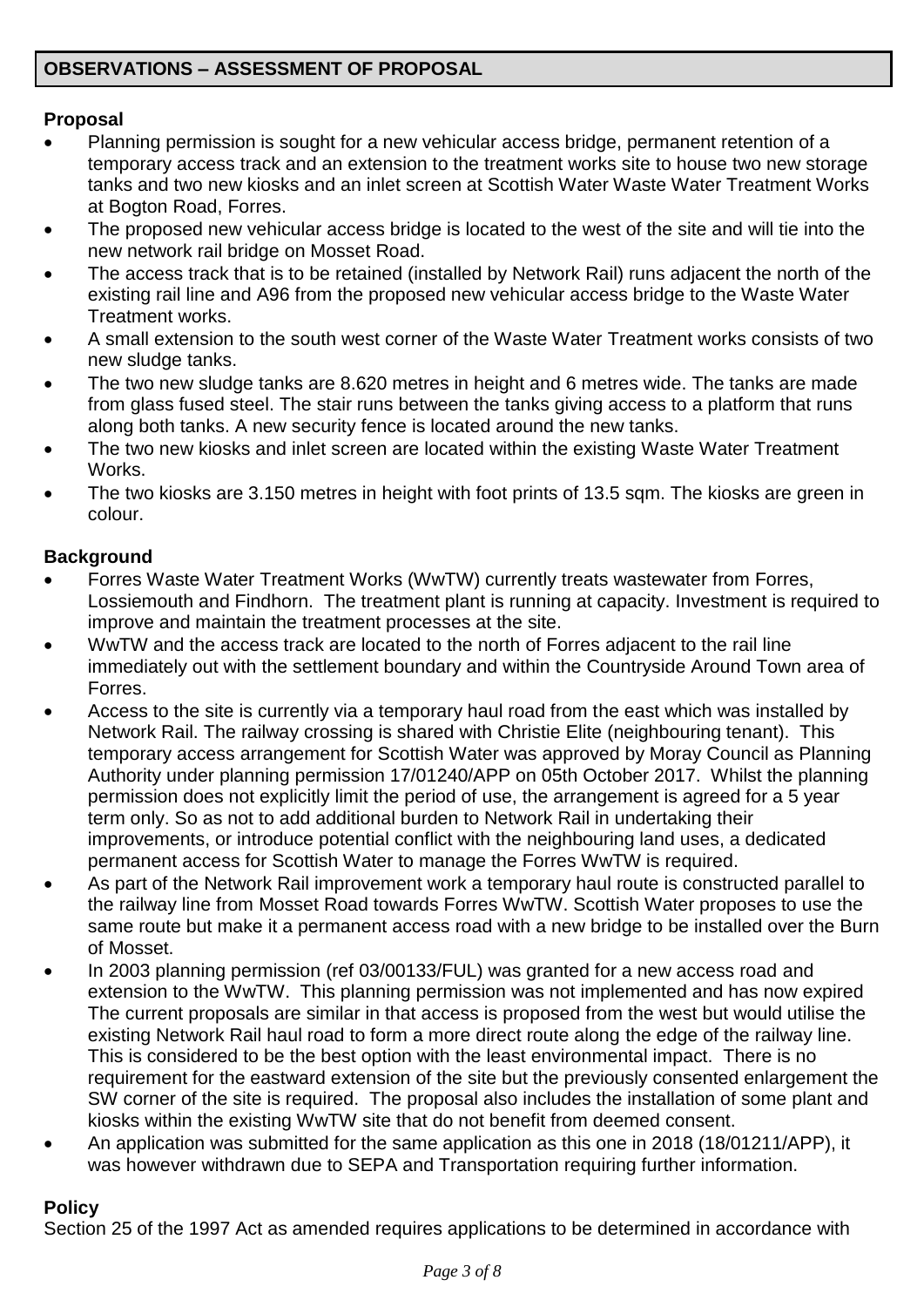the Development Plan i.e. the adopted Moray Local Development Plan 2015 (MLDP) unless material considerations indicate otherwise. On 18 December 2018, at a special meeting of the Planning and Regulatory Services Committee, the Proposed Moray Local Development Plan 2020 was approved as the "settled view" of the Council and minimal weight will be given to it, with the 2015 MLDP being the primary consideration.

Further consideration of the weight attached to the Proposed Plan was considered and agreed at the Planning and Regulatory Services Committee on 29th January 2019, with the Committee agreeing that between June/August 2019 and adoption of the new LDP in mid-2020, the weight to be given to matters set out in the Proposed Plan will vary;

- Where matters set out in the Proposed Plan are subject to unresolved objections which will be considered through Examination, then those matters will continue to be given minimal weight as a material consideration in the development management process.
- Where matters set out in the Proposed Plan are not subject to unresolved objections, they will be given greater weight as a material consideration in the development management process.

The weight to be given will be considered on a case by case basis and will be agreed by the Development Management Manager and Development Plans Principal Planning Officer.

The main planning policies are considered below.

# **Siting and Design (IMP1)**

Policy IMP1 Developer Requirements requires new development proposals to be sensitively sited, designed and serviced appropriate to the amenity of the surrounding area and to be comply with set criterion (detailed within policy). These include amongst others the requirement for new development to be of a scale and character appropriate to its setting and for development to integrate into the landscape.

The existing WwTW is currently running at capacity and requires upgrading. It is a contained site with little available space within existing site boundaries. The previously consented proposals for the WwTW included two areas of extension to the works and an access track from Invererne Road that crossed the Burn of Mosset on a bridge. The design review re-examined options for the location of the required new structures and it was established that by placing the new inlet works on part of the former access road one of the site extensions could be avoided.

Additionally, when reviewing the reasons behind the selection of the access route it was ascertained that there were proposals to remove the level crossing and stop up Mosset Road. This changes the routing of vehicles from the A96 to a new road from the A96 to Waterford Road. Planning permission was granted for this in 2015. Proximity to the level crossing was previously a constraint to access road location. Now that the level crossing is closed it is possible to route the access road from the stopped up section of Invererne Road along the railway into the site. Providing a new burn crossing and importantly utilising an existing access road. The existing road is seen in the context of the strong linear railway feature and does not introduce any notable new visual impact. A further benefit of utilising the existing access is that it avoids any further ground disturbance.

The sludge storage tanks required to be at the western end of the WwTW being the area of plant connection to the WwTW.

Given the proposal is for a new bridge, additional sludge tanks / kiosks / inlet screen and the retention of an existing of the visual impact of the proposal when completed will be minimal. The proposal is in scale and keeping with the surrounding area and there are no issues in terms of loss of amenity. The criteria in the policy has been met.

#### **Access**

Policy T2 requires that new development proposals are designed to provide the highest level of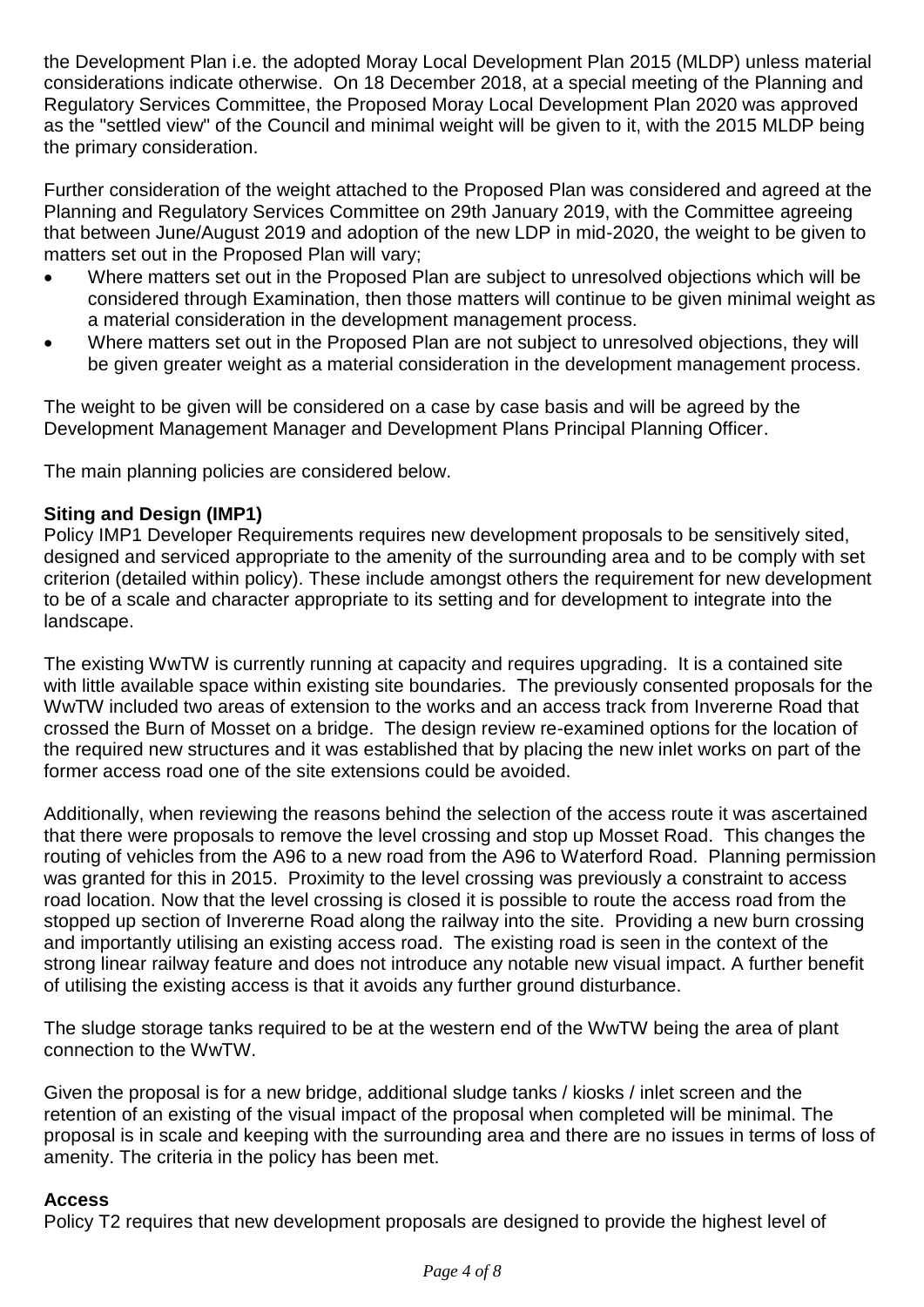access for end users.

The WwTW was previously accessed from the A96 and at a crossing of the Aberdeen to Inverness railway line. All traffic accessing the works were required to make contact with Forres Network Rail Station, wait until it is convenient to ensure there is no train traffic, cross the track and then advise the station of having crossed. As these are onerous requirements, Scottish Water has planned the formation of dedicated access arrangements.

Transport Scotland and the Councils own Transportation department were consulted on the proposal.

Transport Scotland's original consultation response (dated 30th May) had no objections subject to a condition being attached to the consent (Condition - The new access to the site shall be formed and the existing access from the trunk road permanently closed off). However it transpired that the access that Transport Scotland were referring to was in fact a historic access (not the current one that Scottish Water used) and was not within Scottish Waters ownership therefore an amended consultation response was received which has no conditions attached.

Transportation required further information to be submitted in order to be able to assess the proposal. Further information that was required included a plan showing the sight line for the realigned bridge, a detailed drawing of the junction onto Waterford Road (showing visibility splays), details of the forward visibility envelope available for vehicles approaching the bridge, between Waterford Road as you approach the junction/bridge and the proposed layby/ passing place on the new access road and the provision of swept path analysis.

In August Transportation had not received any further information therefore objected to the proposal however the required further information was received in November 2019 allowing Transportation to remove their objection to the proposal subject to conditions and informatives.

#### **Drainage and Flooding (EP5 and EP7)**

Policy EP5: Surface Water Drainage: Sustainable Urban Drainage Systems (SUDS) stipulates that surface water from development should be dealt with in a sustainable manner that has a neutral effect on the risk of flooding or which reduces the risk of flooding. Policy EP7: Control of Development in Flood Risk Areas states that new development should not take place if it would be at significant risk of flooding from any source or would materially increase the possibility of flooding elsewhere.

Given the nature of the proposal and that parts of the site are located within areas of high surface water flooding; SEPA and Moray Flood Risk Management were consulted on the proposal.

SEPA objected to the proposal on flood risk grounds however stated that they would consider removing their objection if:

- A minimum 600mm freeboard is incorporated in the bridge design or alternatively further hydraulic modelling be carried out to demonstrate that for a smaller freeboard a bridge blockage would not increase flood risk elsewhere.
- Further information on the design of the scour protection.

SEPA also stated that it is not acceptable for the site that surrounds the sludge tanks and the tanker loading bay to be surfaced in gravel, as this is not suitable for SUDs and should be either drained to the foul sewer or self-contained drainage that can be pumped out.

In November 2019 further information was submitted. The proposed bridge over the Mosset Burn has been re-designed to provide a minimum freeboard of at least 600mm. The estimated 1 in 200 year event design water level at the bridge is 7.83mAOD. Now as displayed on the drawing "Plan and Elevation" (reference 5000062051-WW-CCC-DD158101 Rev 4. 19.9.2019), the underside of the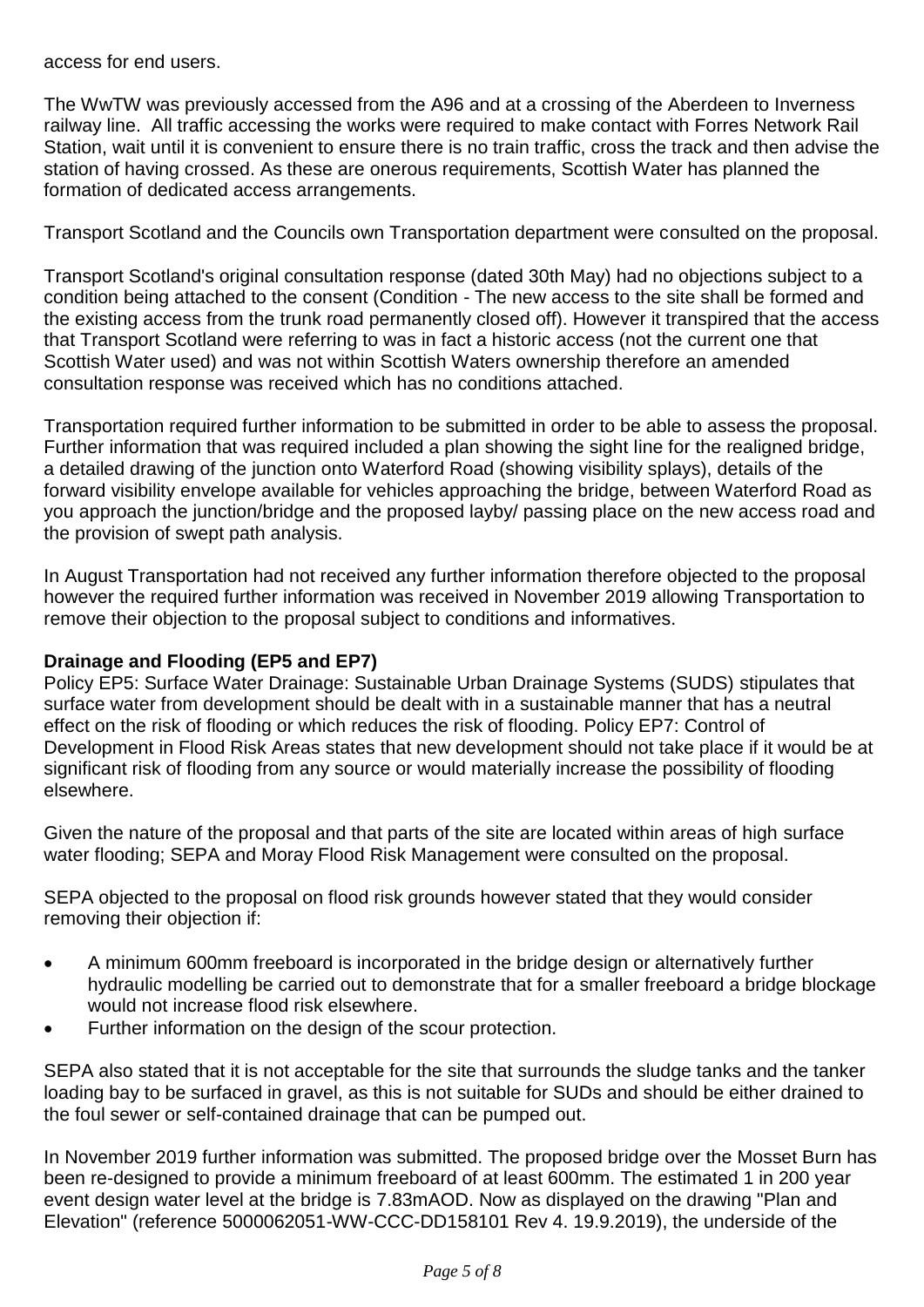bridge deck will have a level of 8.460mAOD. Therefore there will now be a freeboard of 630mm provided, greater than the recommended freeboard of 600mm.

With regard to the scour protection SEPA had previously requested that it was demonstrated that its introduction to the banks of the Burn would not change the channel capacity, therefore impacting on flood levels and possibly increasing flood risk elsewhere.

Further information on the drawing "Details" (reference 5000062051-WW-CCC-DD158102 Rev 4. 19.9.2019), which states that the "embankment to be locally excavated for construction of scour protection which shall not affect the width of the burn". Therefore if there is no change in the channel dimensions then there will be no impact on the estimated flood levels at this point.

Therefore in light of the provision of the additional supporting information discussed above, we are now in a position to remove our objection on flood risk grounds.

Please note also that the revised proposal for SUDS on the site in relation to the sludge tanks and tanker loading bay were also deemed acceptable by SEPA.

Moray Flood Risk Management have no objections to the proposal.

#### **Settlement Boundaries and Countryside around Town (CAT) (E9 and E10)**

Policy E9 stipulates that settlement boundaries are drawn around towns, villages and rural communities representing the limit to which these settlements can expand during the Local Plan period. Developments proposals immediately out with the boundaries of these settlements will not usually be acceptable. Policy E10 restricts development in countryside around towns and states development proposals will be refused unless they adhere to a strict criteria.

Although the proposal is immediately located out with Forres' settlement boundary and within the CAT it is deemed as an acceptable departure to policies E9 and E10; given that the proposal for increasing the capacity of the existing WwTW, which is currently working at capacity and is vital that it is expanded.

#### **Recommendation**

Approval with conditions.

#### **REASON(S) FOR DECISION**

The Council's reason(s) for making this decision are:-

The development proposal complies with the requirements of the Moray Local Development Plan 2015 and there are no material considerations that indicate otherwise.

#### **OTHER MATERIAL CONSIDERATIONS TAKEN INTO ACCOUNT**

#### None

| <b>HISTORY</b> |                          |           |                         |                                                                                                                                                                                                                                                                                                       |
|----------------|--------------------------|-----------|-------------------------|-------------------------------------------------------------------------------------------------------------------------------------------------------------------------------------------------------------------------------------------------------------------------------------------------------|
| Reference No.  | <b>Description</b>       |           |                         |                                                                                                                                                                                                                                                                                                       |
| 18/01211/APP   | <b>Road Forres Moray</b> |           |                         | Proposed new vehicular access bridge permanent retention of temporary<br>access track and minor extension to the treatment works site to house two<br>new storage tanks with new kiosks and inlet screen within the existing<br>operational area at Scottish Water Waste Water Treatment Works Bogton |
|                | <b>Decision</b>          | Withdrawn | <b>Date Of Decision</b> | 14/11/18                                                                                                                                                                                                                                                                                              |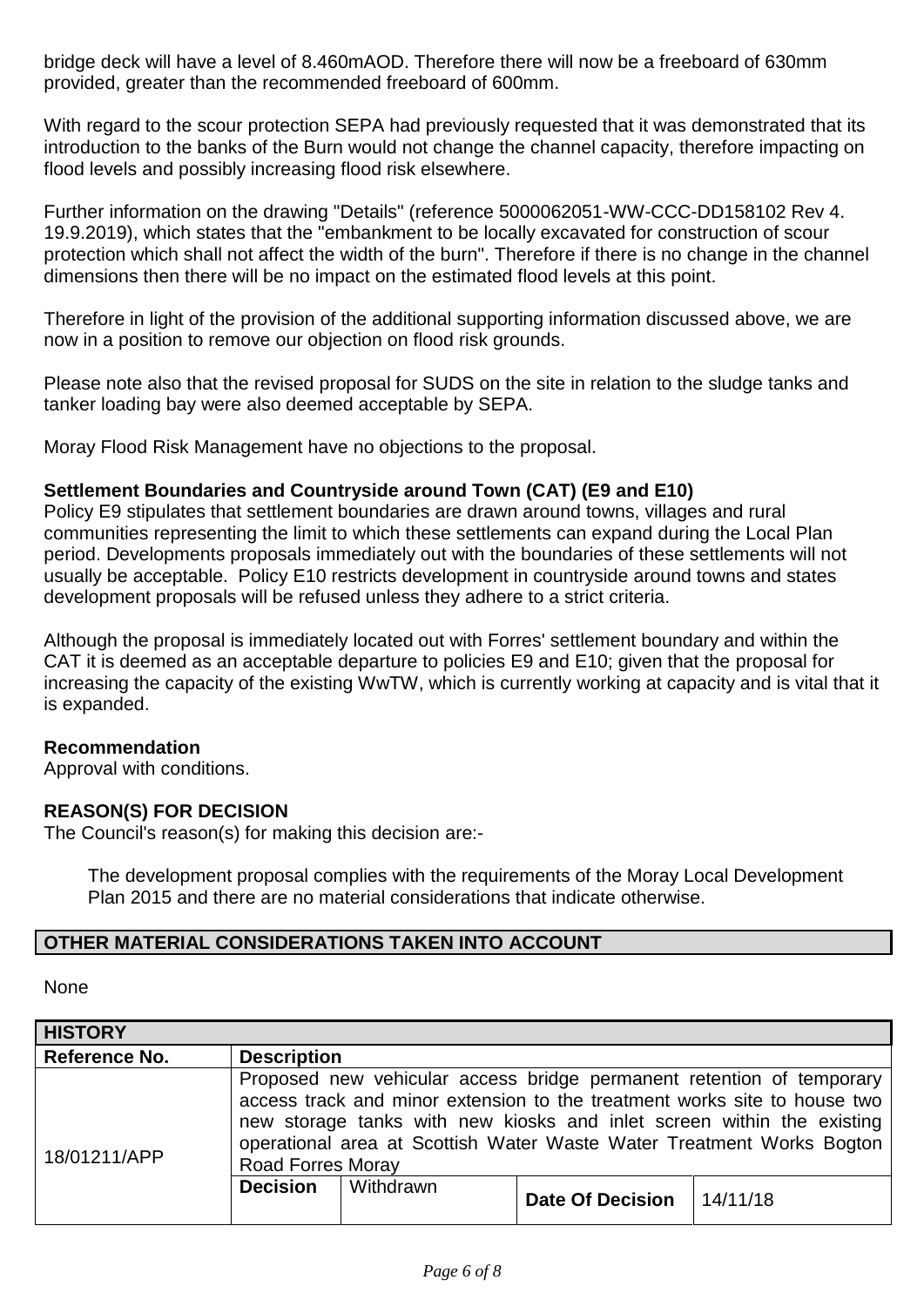|              | Temporary access road and gate to Scottish Water Waste Water Treatment<br><b>Works Bogton Road Forres Moray</b> |           |                         |          |
|--------------|-----------------------------------------------------------------------------------------------------------------|-----------|-------------------------|----------|
| 17/01240/APP | <b>Decision</b>                                                                                                 | Permitted | <b>Date Of Decision</b> | 05/10/17 |
|              | Extend treatment plant and provide new access road at Waste Water<br><b>Treatment Plant A96 Forres Moray</b>    |           |                         |          |
| 03/00133/FUL | <b>Decision</b>                                                                                                 | Permitted | <b>Date Of Decision</b> | 19/06/03 |

| <b>ADVERT</b>                 |                          |                |  |  |
|-------------------------------|--------------------------|----------------|--|--|
| No<br><b>Advert Fee paid?</b> |                          |                |  |  |
| <b>Local Newspaper</b>        | <b>Reason for Advert</b> | Date of expiry |  |  |
| <b>Forres Gazette</b>         | No Premises              | 25/06/19       |  |  |
| <b>PINS</b>                   | No Premises              | 25/06/19       |  |  |

| <b>DEVELOPER CONTRIBUTIONS (PGU)</b> |     |
|--------------------------------------|-----|
| <b>Status</b>                        | N/A |

# **DOCUMENTS, ASSESSMENTS etc. \*** *\* Includes Environmental Statement, Appropriate Assessment, Design Statement, Design and Access Statement, RIA, TA, NIA, FRA etc* Supporting information submitted with application? <br>
YES Summary of main issues raised in each statement/assessment/report Document Name: Supporting Statement Main Issues: Main Issues: Main Issues: Information re the proposal Document Name: Flood Risk Calculations and Drainage Main Issues: Main Issues: Main Issues: All and Main Issues: All and Main Issues: Main Issues: Main Issues: Main Issues:  $\blacksquare$

| <b>S.75 AGREEMENT</b>                                      |           |
|------------------------------------------------------------|-----------|
| Application subject to S.75 Agreement                      | <b>NO</b> |
| Summary of terms of agreement:                             |           |
|                                                            |           |
| Location where terms or summary of terms can be inspected: |           |
|                                                            |           |